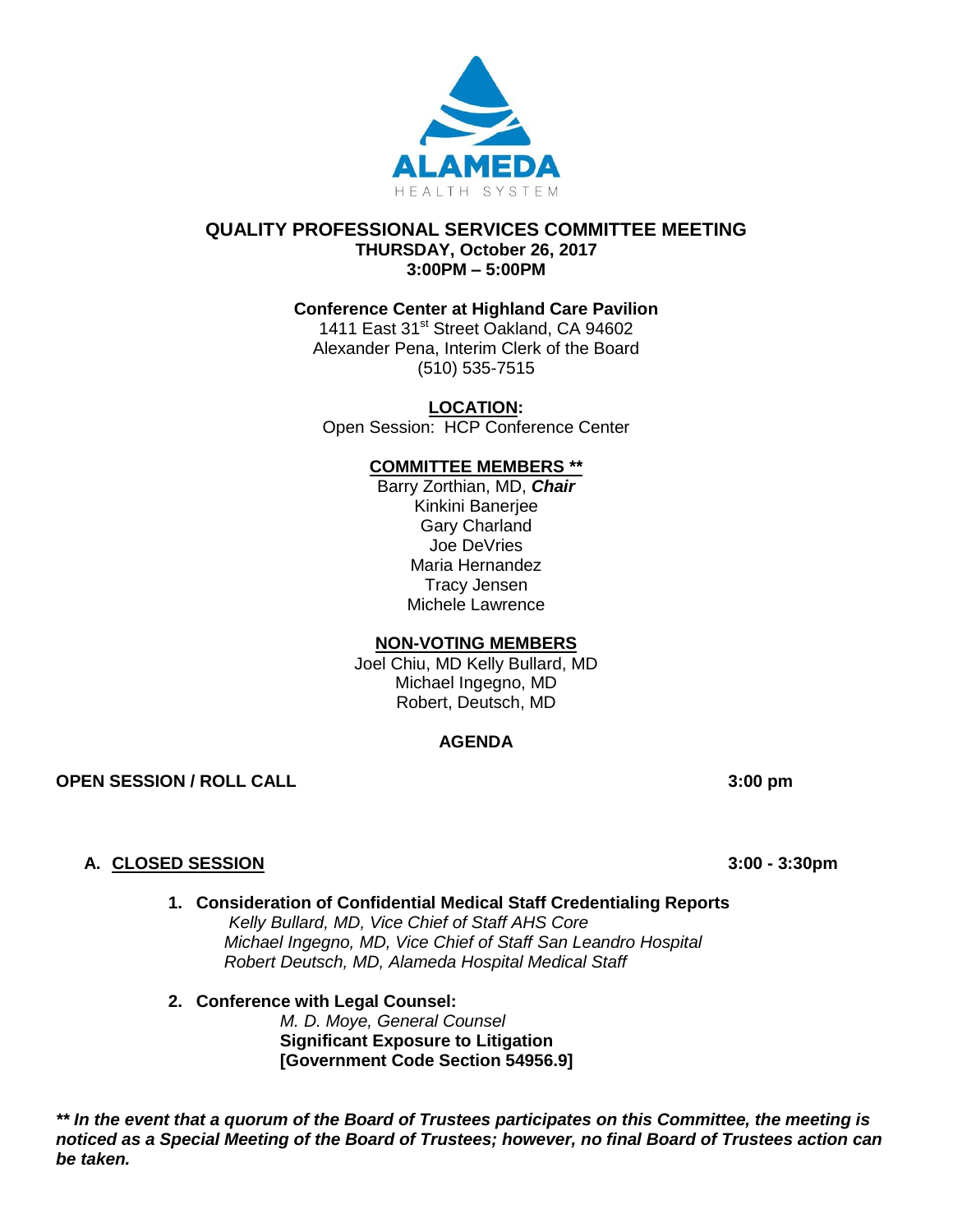(Reconvene to Open Session)

### **B. ACTION: Consent Agenda 3:30 - 3:35pm**

- 1. **Approval of the Minutes of the September 28, 2017 Quality Professional Services Committee Meeting.**
- **2. Approval of Policies and Procedures**

## **Alameda Health System Policies**

- Amendment to Protected Health Information
- Patient Privacy Protection
- Medication Samples
- Verification of Identity and Authority

# **Alameda Hospital Policies**

# **Highland Hospital/Fairmont/JGPH/Ambulatory Policies**

- Addendum: Code Blue/ White Crash Cart Policy (HH Only)
- 340B Drug Pricing (HH Only)
- Emergency Department Overcrowding and Surge Management Plan (HH Only)
- Pharmacy and Therapeutics Committee Policy (HH Only)

# **San Leandro Hospital**

### **Ambulatory**

• Immunization in NexGen Protocol

### *Recommendation: Motion to Approve*

### *END OF CONSENT AGENDA*

**[Attachment](http://www.alamedahealthsystem.org/wp-content/uploads/2017/10/Tab-B-1-2-QPSC.pdf)**

### **C. REPORT/DISCUSSION: Medical Staff Reports 3:35 - 4:05pm**

*Kelly Bullard, MD, Vice Chief of Staff AHS Core Michael Ingegno, MD, Vice Chief of Staff San Leandro Hospital Robert Deutsch, MD, Alameda Hospital Medical Staff*

#### **[Attachment](http://www.alamedahealthsystem.org/wp-content/uploads/2017/10/Tab-C-QPSC.pdf)**

#### **D. REPORT/DISCUSSION: SBU Quality Metric Report 4:05 - 4:45pm Acute Quality and Safety Metrics**

*Ghassan Jamaleddine MD, Chief Medical Officer John Chapman, Chief Administrative Officer – Acute James Jackson, Chief Administrative Officer – Acute*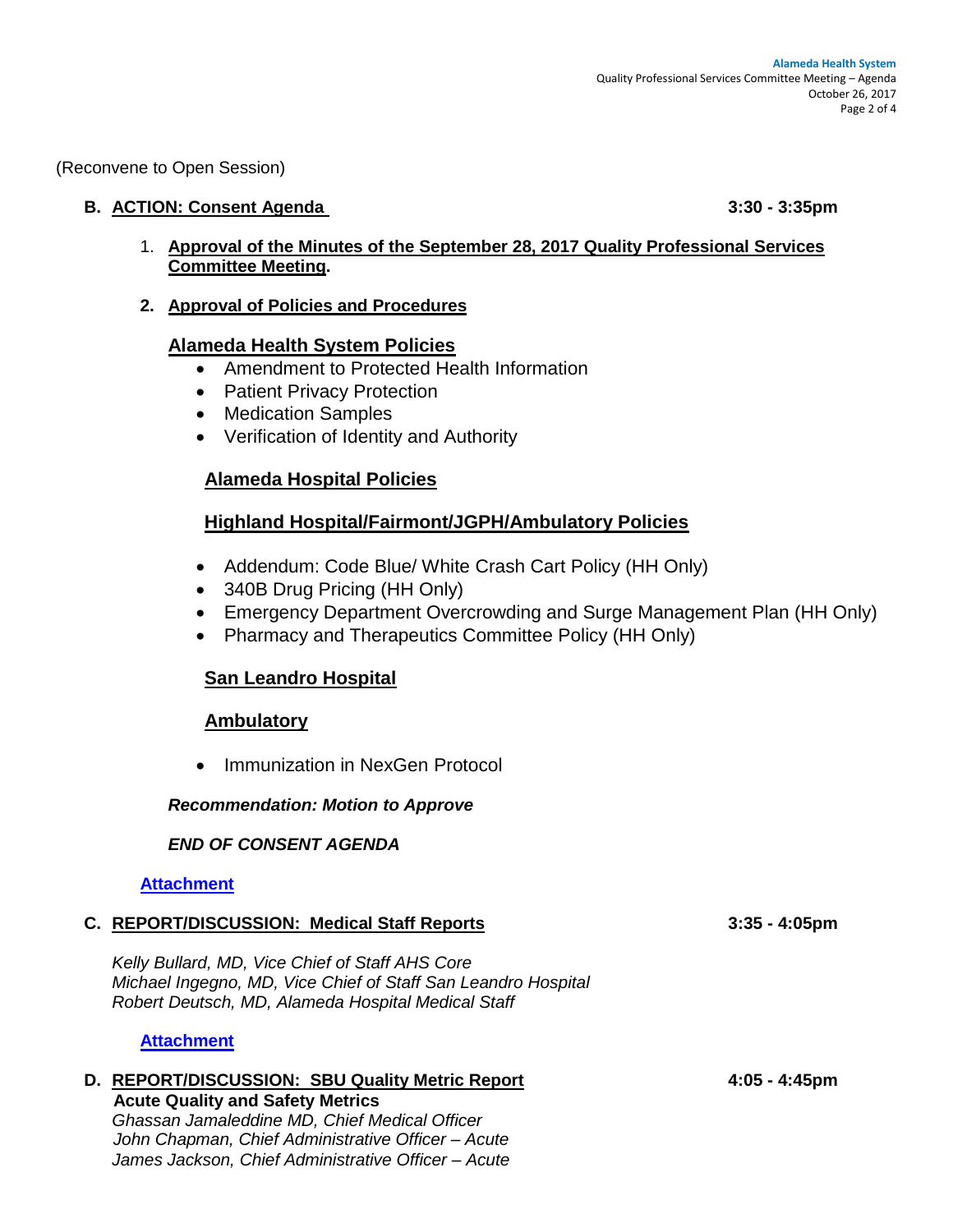# **[Attachment](http://www.alamedahealthsystem.org/wp-content/uploads/2017/10/Tab-D-QPSC.pdf)**

**E. DISCUSSION: Planning Calendar/Issue Tracking 4:45 - 5:00pm**  *Barry Zorthian MD, Chair*

### **F. REPORT: Legal Counsel's Report on Action Taken in Closed Session 5:00pm**  *M. D. Moye, General Counsel*

**Public Comment**

**Trustee Remarks**

**ADJOURNMENT**